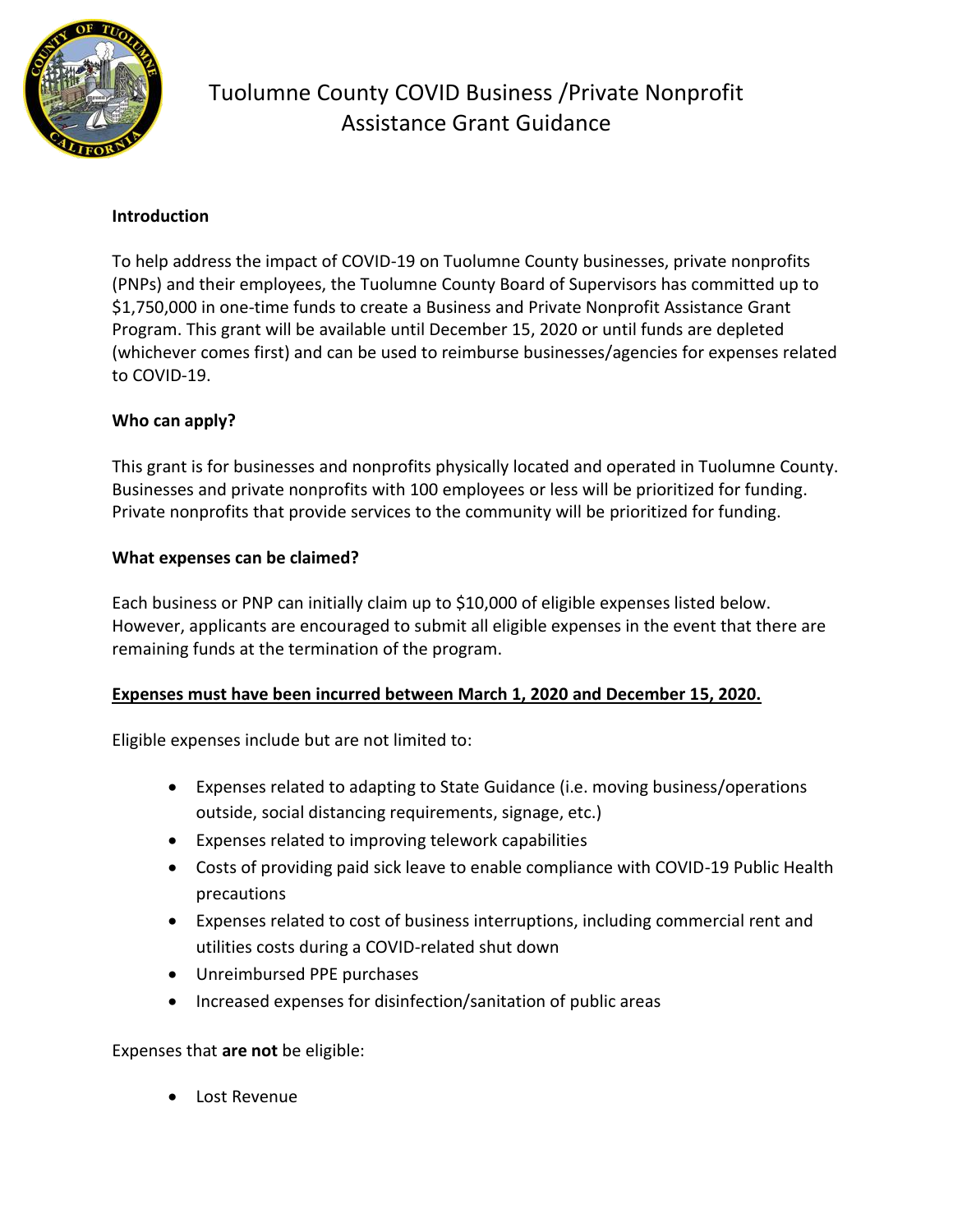

# Tuolumne County COVID Business /Private Nonprofit Assistance Grant Guidance

- Expenses for the State share of Medicaid
- Damages covered by insurance
- Expenses that have been or will be reimbursed by other funding
- Reimbursement to donors for donated items or services
- Severance pay
- Legal settlements, fines, or penalties

### **What conditions need to be met?**

- Approved applications under this grant will be provided funds on a reimbursement basis. Each applicant will need to show that these expenses have been paid before they can be considered for reimbursement.
- Applicants must be in compliance with all Federal, State, and Local laws and in good standing with the County.
- Applicants who are involved in legal or financial issues such as bankruptcy or tax issues may not qualify.
- Applicants will need to demonstrate economic hardship due to COVID-19.

## **What will be needed to apply?**

(Please have these available prior to starting the application)

- A valid W-9 for the business
- Legal proof of nonprofit status (if applicable)
- Receipts and proof of purchase will be required to validate expenditures and documents should be clear and easy-to-read. **Please upload all receipts as one document**
- Applicants will be asked to provide amounts for revenues during the time period that expenses are being claimed as compared to a similar period last year

## **What is the process to apply?**

1. Applicant must fill out the application, attach all required documents and submit to the County via the online portal or by mail to:

> COVID Small Business/Private Nonprofit Grant 2 South Green Street, 4<sup>th</sup> Floor Sonora, CA 95370